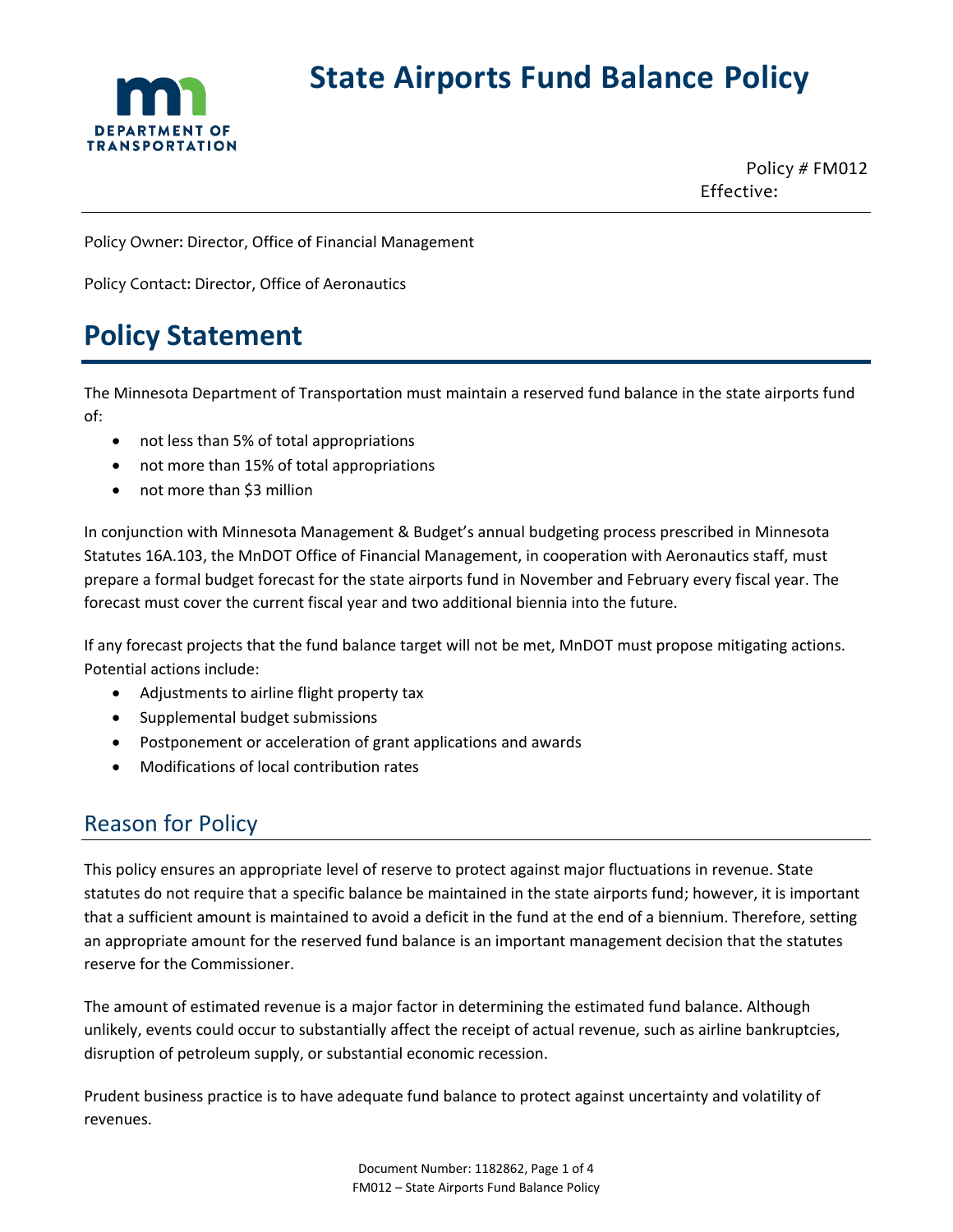# Applicability

All MnDOT employees must comply with MnDOT policies.

Key stakeholders affected by this policy include:

- **Commissioner**
- Chief Financial Officer
- Director, Office of Aeronautics

## **Definitions**

#### **Airline Flight Property Tax**

Tax paid to the state airports fund by the airlines in lieu of other property taxes on "flight property," as defined in [Minnesota Statutes §§270.071 to 270.079.](https://www.revisor.mn.gov/statutes/cite/270) The overall amount of the tax is determined each year by MnDOT and is calculated as the difference between the total appropriations to the state airports fund by the legislature and the estimated revenues to the airports fund from all other sources, plus an additional allowance for contingencies.

#### **Fund Balance (State Airports Fund)**

The amount of estimated and actual revenue either projected or actually received by the state airport fund for a given fiscal year, less appropriations (made by legislature or through statutory provisions), or if after the end of a fiscal year, actual revenue minus the total amount of expenditures plus remaining encumbrances. Revenue includes aircraft registration tax, aviation fuel tax, aircraft sales tax, airline flight property tax, interest earnings on cash balances in the state airports fund, and other miscellaneous revenues.

#### **State Airports Fund**

The operating fund for the MnDOT Office of Aeronautics as specified by [Minnesota Statutes §360.017.](https://www.revisor.mn.gov/statutes/cite/360.017) It is a governmental fund that accounts for public monies used to acquire, construct, improve, maintain, and operate airports and other navigational facilities, assist municipalities to do the same, promote interest and safety in aeronautics, and pay salaries and expenses of MnDOT related to aeronautical planning, administration, and operation. For purposes of this policy, the State Airports Fund does not include activity in the Hangar Loan and Air Transportation revolving funds specified by Minnesota Statutes [§360.305](https://www.revisor.mn.gov/statutes/cite/360.305) and [§360.024.](https://www.revisor.mn.gov/statutes/cite/360.024)

## Responsibilities

#### **Commissioner**

• Ensure that an appropriate fund balance is maintained in the State Airports Fund.

#### **Chief Financial Officer**

- Ensure that the budget process provides appropriate information to the Commissioner and the Aeronautics Director, to meet the obligations of this policy.
- Work with Director, Office of Aeronautics and stakeholders to recommend revenue or spending changes to manage the fund balance, as needed.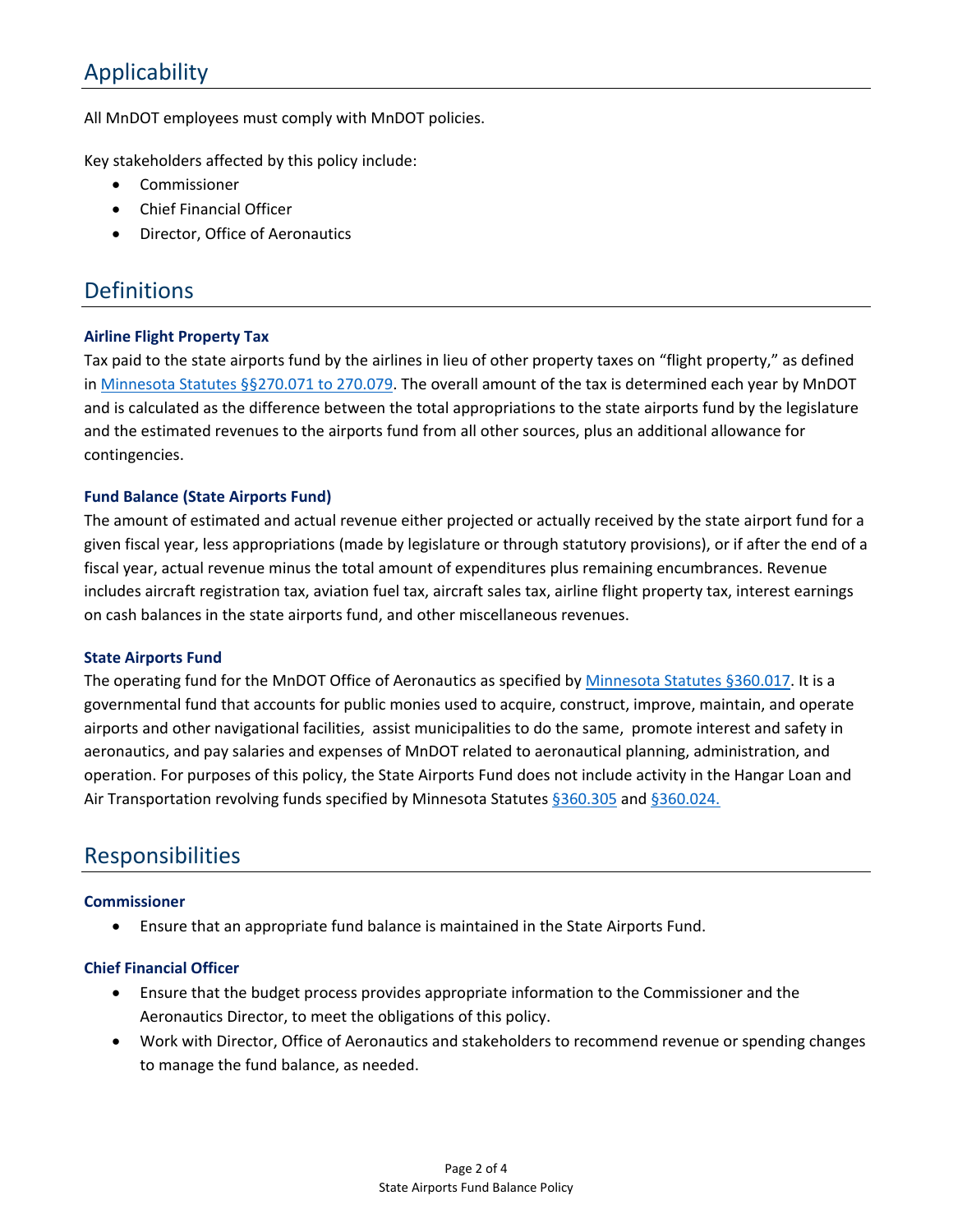#### **Director, Office of Aeronautics**

• Work with Chief Financial Officer and stakeholders to recommend revenue or spending changes to manage the fund balance, as needed.

#### **Policy Owner (Director, Office of Financial Management)**

- Review policy every two years, or sooner as necessary, to ensure policy remains up-to-date.
- Ensure documents and training associated with the policy remain current.
- Work with Policy Coordinator to revise policy and/or confirm its accuracy.
- Communicate policy revisions, reviews, and retirements to stakeholders.

### Resources & Related Information

#### **Resources**

- [Minnesota Statutes §§270.071 to 270.079](https://www.revisor.mn.gov/statutes/cite/270) *Airline Flight Property Tax*
- [Minnesota Statutes §360.017](https://www.revisor.mn.gov/statutes/cite/360.017) *State Airports Fund*
- [Minnesota Statutes §360.305](https://www.revisor.mn.gov/statutes/cite/360.305) *Expenditures for Airports and Navigation*
- [Minnesota Statutes §360.024](https://www.revisor.mn.gov/statutes/cite/360.024) *Air Transportation Service Charge*
- Business Data Catalog (BDC) accessible from employee Intranet
- MnDOT's [Policy Website](http://www.dot.state.mn.us/policy/index.html)

# History & Updates

#### Title: *State Airports Fund Balance Policy (2020)*

| <b>Revision</b>          | <b>Date</b> | <b>Comments</b>                              |
|--------------------------|-------------|----------------------------------------------|
| <b>Initial Adoption</b>  | 2-14-2014   | Policy #FM012 adopted                        |
| 1 <sup>st</sup> Revision |             | Policy updated and converted to new template |
| 2 <sup>nd</sup> Revision |             |                                              |
| 3rd Revision             |             |                                              |